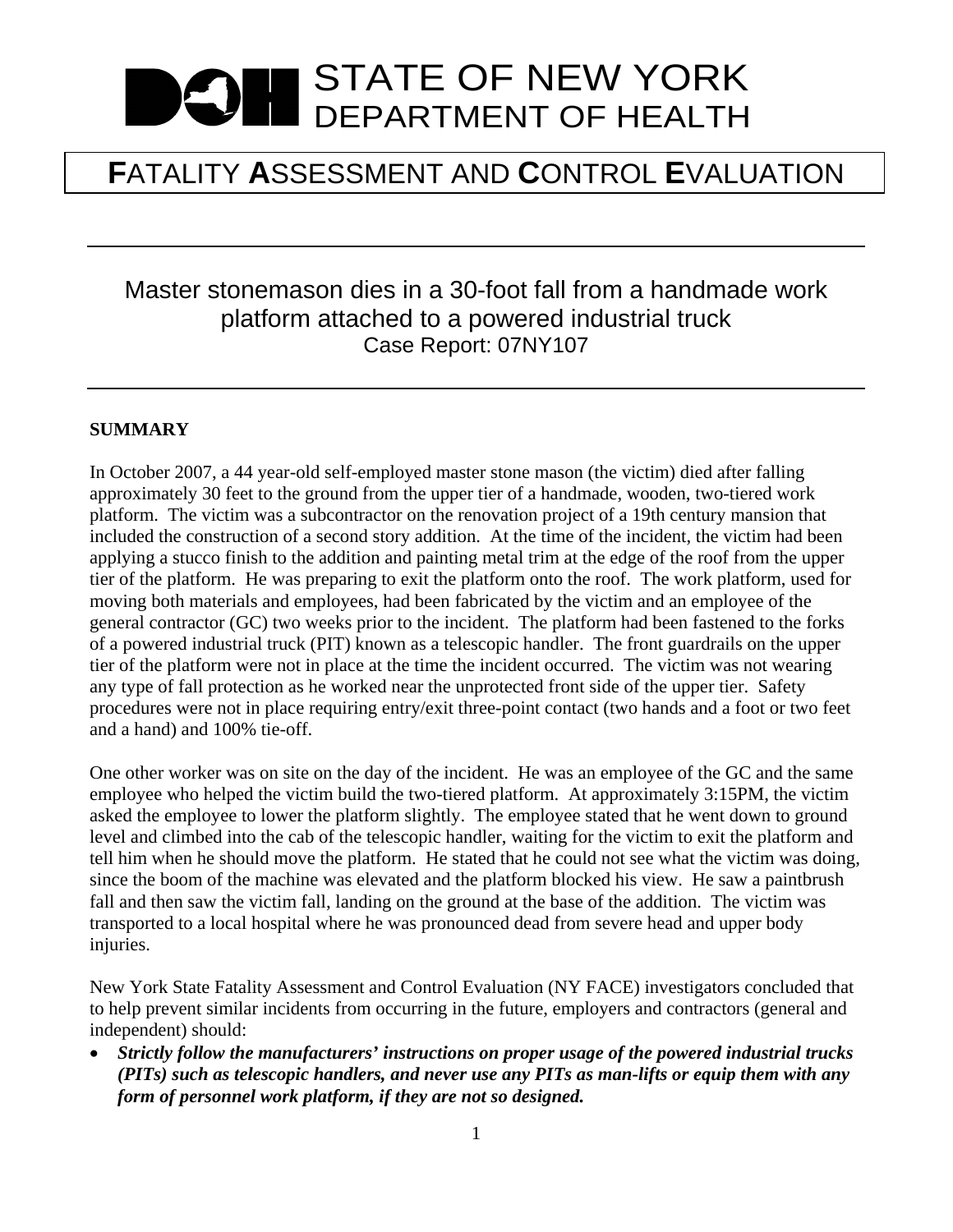- *Require that powered industrial trucks, such as telescopic handlers, are not modified or authorized to be modified in any way.*
- *Perform a hazard assessment before starting any work project that involves material movement and the lifting of workers in order that the correct equipment is selected for use.*
- *Develop and implement a fall protection plan that includes training and equipment requirements to protect all employees, subcontractors and site workers who may work at heights six feet or more from the ground or lower story.*
- *Require that all workers who operate powered industrial trucks (PITs) have received the required training and are certified to operate the specific machinery in use at a work site.*
- *Establish and clearly communicate an enforcement policy for all employees, subcontractors and site workers that states that work practices are expected to be performed in a manner consistent with applicable ANSI regulations, OSHA standards and company health and safety policies and consequences will be applied if there is a failure to do so. Accountability for ensuring that compliance is maintained is the responsibility of the employers and contractors, including general contractors on a multiemployer work site.*

#### Additionally,

- *Local town governing bodies and codes enforcement officers should consider modifying building permit applications to require building permit applicants to certify that they will follow written fall protection plans in accordance with applicable standards and regulations, for any projects that involve working at heights above 6 feet, before the building permits can be approved.*
- *Local town governing bodies and codes enforcement officers should receive additional training to upgrade their knowledge and awareness of high hazard work, including work at elevations.*

#### **INTRODUCTION**

In October 2007, a 44 year-old male, self-employed master stonemason sustained fatal injuries after falling approximately 30 feet from an elevated work platform that was attached to the forks of a telescopic handler at a residential construction site. The New York State Fatality Assessment and Control Evaluation Program (NY FACE) learned of the incident from newspaper articles the next day. The Occupational Safety and Health Administration (OSHA) investigated the incident. The NY FACE staff met and reviewed the case information with the OSHA compliance officer, interviewed and communicated with the GC employee who was working on the day of the incident, and discussed the technical aspects of the telescopic handler with the vice-president of engineering safety for the manufacturer of the telescopic handler. This report was developed based on the information provided by OSHA, additional information provided by the GC employee and the vice-president of the telescopic handler manufacturer, as well as information from the county Sheriff's Department, the Medical Examiner's office and the death certificate.

The victim had been a custom stonemason for over 20 years, specializing in the design and construction of stone fireplaces. At the time of the incident, he was hired by a GC to work on a residential renovation project at a 19th century mansion. The GC and the victim had worked together on other residential projects and were personal friends. The victim, who had one employee, had spent the last two years working on the house, fireplaces, chimney and exterior stucco. The GC owned a small construction business with less than 10 workers and assigned his employees to the project as needed. The GC was not always present on the job site. On the day of the incident, the GC had only one employee on the work site. The company did have a written health and safety (H&S) program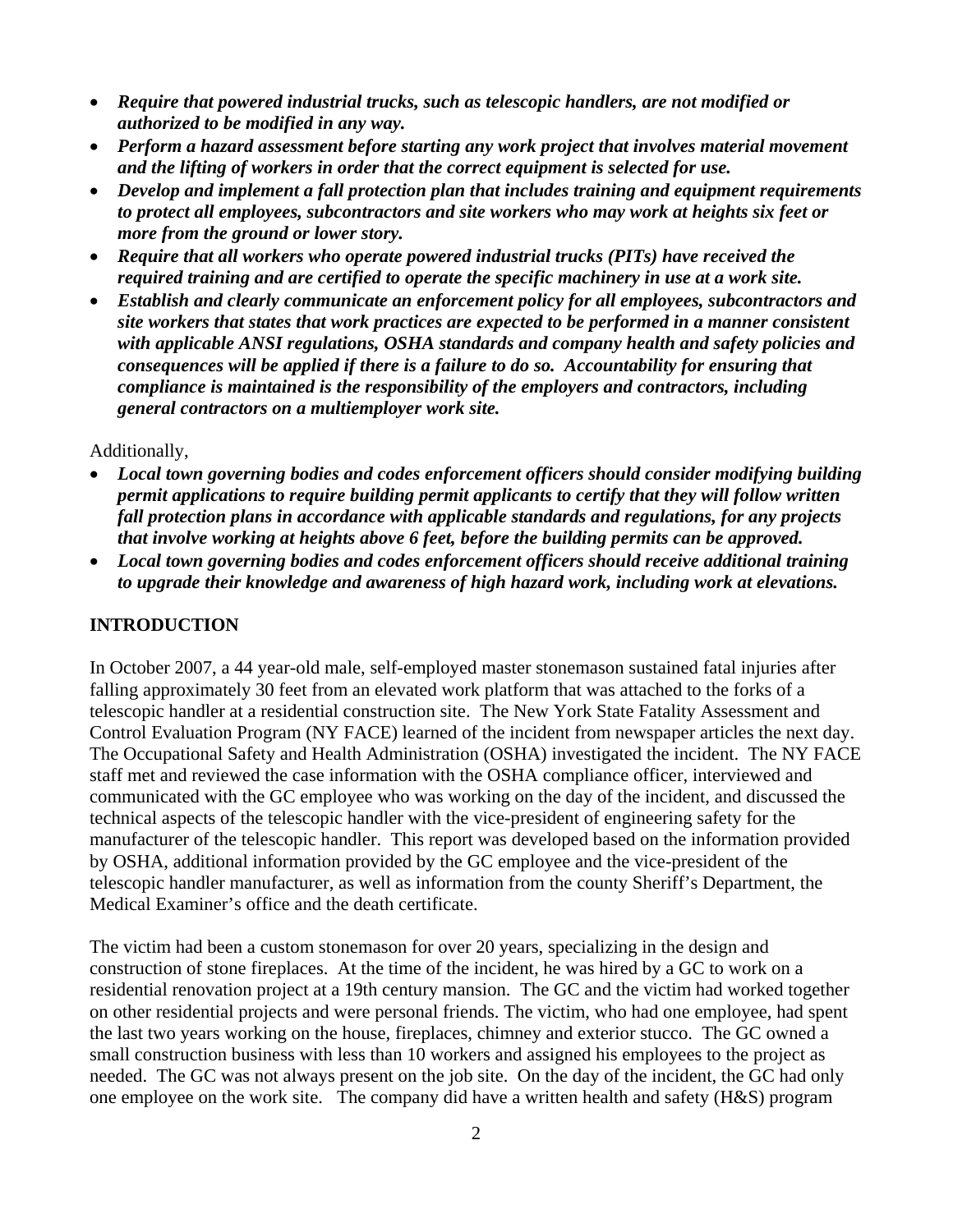and was working with the NYS Department of Labor consultative services. The consultant had conducted an inspection two weeks prior to the incident and determined that training and documentation of training on topics such as hazard assessment, fall protection and the operation of a powered industrial truck (PIT) were deficient. Recommendations from the consultant included improving completion of required training and improving record keeping. Though the GC employee at the work site at the time of the incident indicated that he had operated the telescopic handler before, neither he nor any of the other employees of the GC were trained and certified to operate PITs or the specific telescopic handler in use at the work site as required by OSHA standards.

#### **INVESTIGATION**

The renovation project included the construction of a second story addition at the northeast corner of a stone and masonry mansion (Photo 1). The terrain around the mansion was sloped and uneven; the rear side of the second story addition was 3 full floors above the ground level (Photo 2).





**Photo 1 Second story addition Photo 2 Sloped terrain** *(courtesy of OSHA) (courtesy of OSHA)* 

The telescopic handler involved in the incident was owned by the GC. This powered industrial truck (PIT), also referred to as a telehandler, rough terrain forklift or all-terrain forklift, had a maximum lift capacity of 6000 pounds and a telescopic boom with a maximum working height of 36 feet to reach higher elevations or access otherwise hard-to-reach spaces. At the time of the incident the boom was extended vertically about 25 feet and also extended horizontally approximately 16 feet, with a 9 foot high, double tiered platform attached. The manufacturer's warning plate inside the telescopic handler stated that the machine must not be used as a man-lift or equipped with any form of personnel work platform as it could result in death or serious injury (Photo 3). The manufacturer warned in the General Safety section of the operating manual that unauthorized modifications to the machine may impair the safety and machine function. The telescopic handler was observed by the OSHA investigator to be well-maintained in appearance, the operating manual was in the cab, and no operational problems were found when it was tested on the ground after the incident. The platform stability and the guardrail strength were not tested after the incident.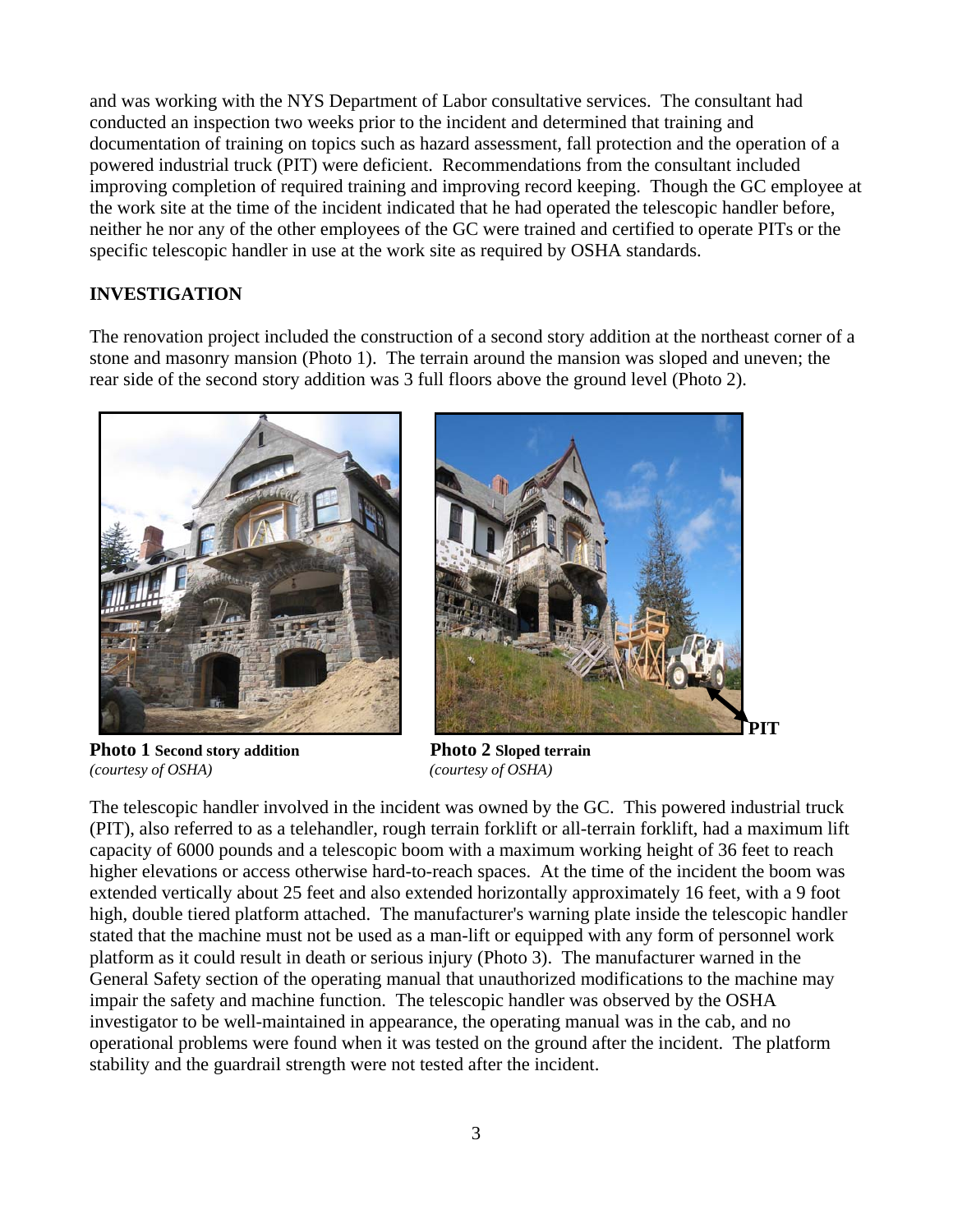

**Photo 3 Warning Plate Inside Cab***(courtesy of OSHA)*

The double tiered platform was built two weeks prior to the incident by the victim and the GC employee who was present at the time of the incident. The platform was constructed of 2' x 4' lumber and plywood secured with metal deck screws; the final dimensions were 12' long, 4' wide and 9' high (Photos 4 and 5). It was fastened to the forks of the telescopic handler by "D" shackles and wooden wedges (Photo 6). A guardrail system was built on 4 sides of the platform with a top rail at a standard 42" height. The front side of the platform was equipped with metal brackets which allowed the guardrails built for the front of the platform to be removed. The upper tier of the platform was approximately 5 feet above the floor of the bottom tier. The total weight of the platform materials (lumber, plywood, bracing, clamps), equipment and supplies (tools, paintbrushes, paint, 5 gallon pails of stucco and water, mixing tray, 55 gallon plastic bucket of wood scraps) and occupant was estimated at 900 pounds at the time of the incident.



**Photo 4** Two-tier Platform Photo 5 Upper Tier *(courtesy of OSHA) (courtesy of OSHA)* 

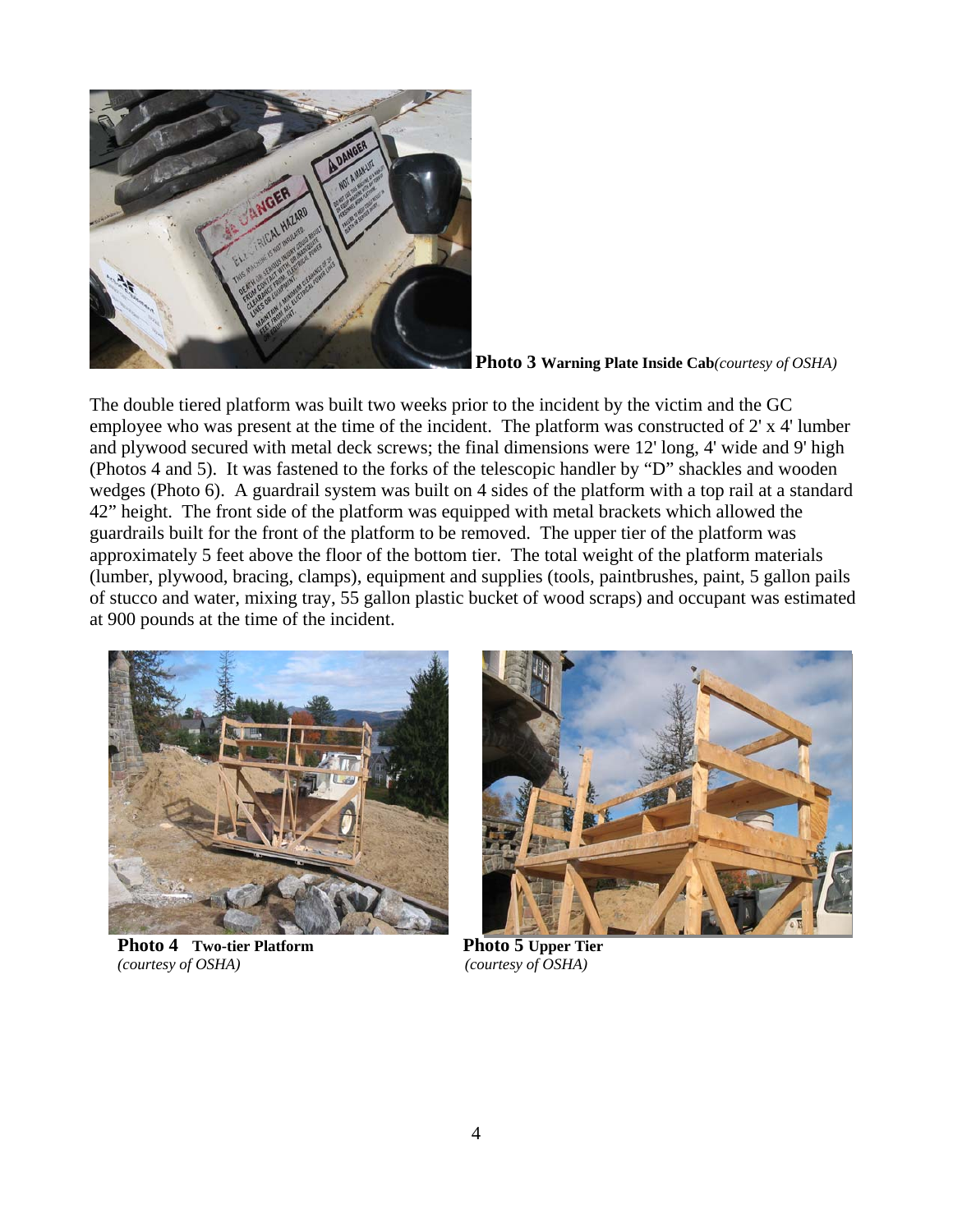

**Photo 6 Platform fastened to forks** *(courtesy of OSHA)* 

Numerous deficiencies were noted in the design, construction and operation of the platform.

- The two tier design resulted in a platform occupant floor height of 5 feet above the forks. The floor of the platform may not be located more than 8 inches above the normal load supporting surface of the forks per ANSI standards (B56.6).
- The floor of the platform was not a slip resistant surface, as required by ANSI standards.
- The length of the platform floor at 12' exceeded the maximum total allowable platform dimension of 9' 8". ANSI B56.6 8.25.1(b) requires a maximum length to be determined by measuring the width of the PIT across the load bearing tires plus 10" on either side. The width of the PIT in this incident measured 8 feet.
- No lanyard anchorage points for fall protection systems were installed on the platform.
- The design of the platform required that the platform be positioned from the cab of the telescopic handler and did not allow for any control by the occupant of the platform. This is not considered to be a deficiency, provided that when there is an occupant working at elevation in the platform, the operator is on the PIT or within 25 feet with the PIT visible. At the time of the incident, the GC employee was in the cab. During other work periods however, there was no operator in the cab or within 25 feet with the PIT visible.
- The wheels of the PIT were not chocked as the victim worked on the elevated platform.
- A ledge was built on the upper tier and had the potential to be used to achieve additional height in the platform. ANSI standards (B56.6) prohibit the use of railings, planks, ladders, etc. on the platform for the purpose of achieving additional reach or height.
- The materials and tools on the platform were not secured to prevent any displacement or movement.
- 100% tie-off during platform to structure transfers and entry/exit three point contact safety procedures were not used. The platform was not lowered to the ground to allow for personnel to enter/exit. The victim had been observed climbing on parts of the telescopic handler, attempting to enter and exit the platform without any fall protection.

On the day of the incident, the victim arrived at the work site after 8AM to work on the exterior of the addition. He worked alone, since his mason assistant was absent from work on that day. The victim was standing on the right side of the second tier of the platform, painting the metal trim at the northeast corner and applying stucco to the exterior of the house. The work platform was positioned to the left of the area he was painting, only inches from the rear wall of the addition. The PIT was not running.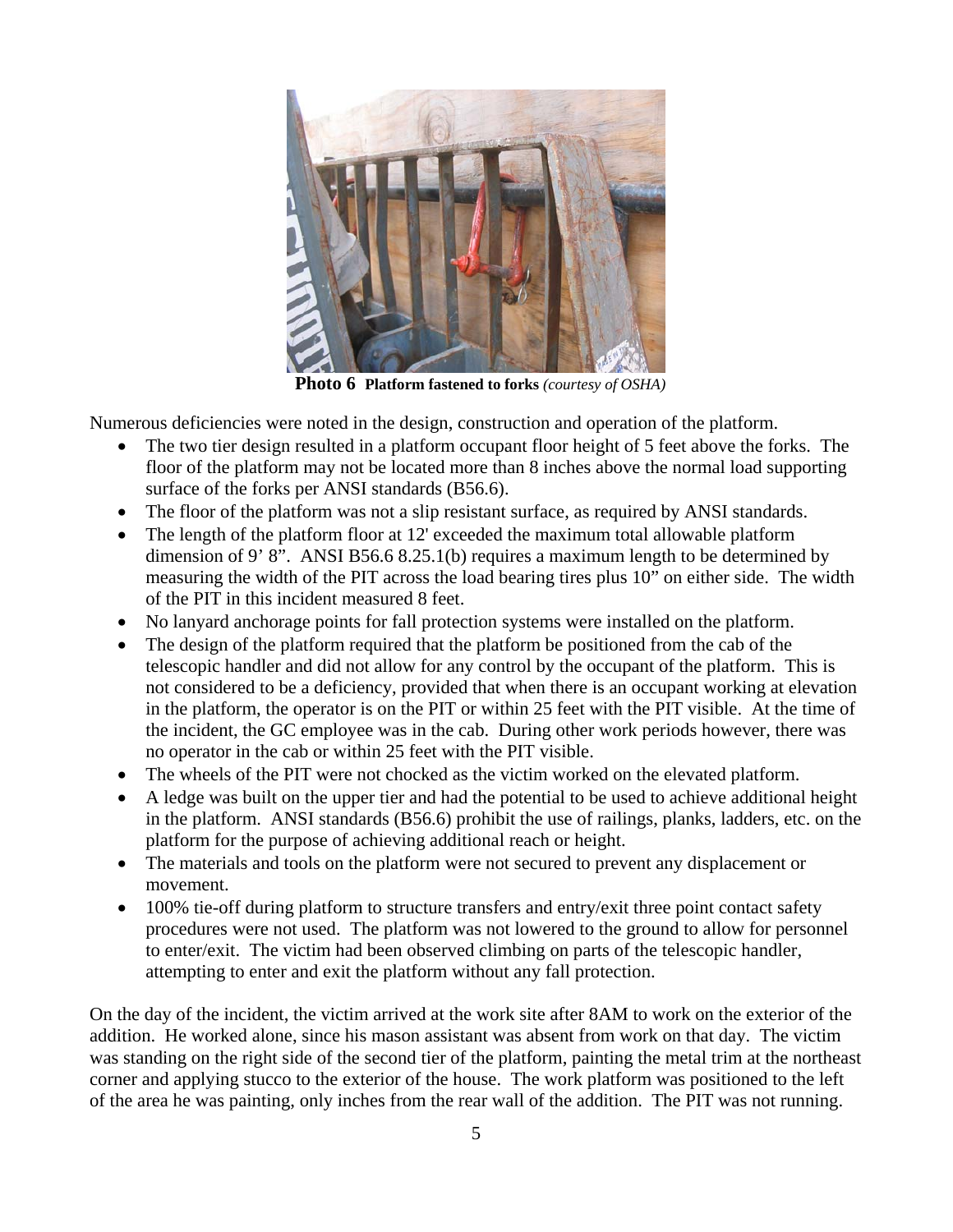The victim had been observed by the GC employee on site positioning the platform with the telescopic handler and then accessing the platform from a step ladder on the balcony or by climbing down into the platform from the roof jacks (Photo 7). The front guardrails were not installed on the platform. The victim was working with the unprotected front side of the platform facing the building; he was not wearing any type of personal fall protection.



This is the area where the victim was applying stucco and painting trim when the incident occurred. The telescopic handler platform was positioned to the left of this area.

**Photo 7 Note the stepladder on the balcony and**  e**xtension ladder access to the roof.** *(courtesy of OSHA)* 

The GC had only one employee on the work site on the day of the incident; he was building doors inside the house. He and the victim were the only two workers on site when the incident occurred. At approximately 3:15PM, the victim asked the employee to lower the platform slightly when the victim was ready. The victim and the GC employee had established a verbal means of communication to communicate this readiness. Two-way radios and hand signals were not used. According to the employee, he went down to the ground level and climbed into the cab of the telescopic handler but did not start the machine or move the boom. He stated that he could not see what the victim was doing since the boom of the machine was elevated and the platform blocked his view. The employee stated that no further communication occurred between him and the victim after he reached the ground level and entered the telescopic handler cab. The employee stated that the incident happened at approximately 3:20PM when he was sitting in the cab, waiting for the victim to exit the platform to the roof and to tell him to lower the platform. He looked up and saw a paint brush fall, then saw the victim fall, strike a stone balcony, and land on the ground at the base of the building. The employee immediately called 911 on his cell phone. The GC employee ran to the highway to flag down the EMS, who responded within minutes. The victim was transported to a local hospital where he was pronounced dead from severe head and upper body injuries.

Findings included the following:

• The OSHA investigation report noted that a full box of deck screws had fallen from the platform and were found scattered in the cab and on the machine surfaces above the cab. An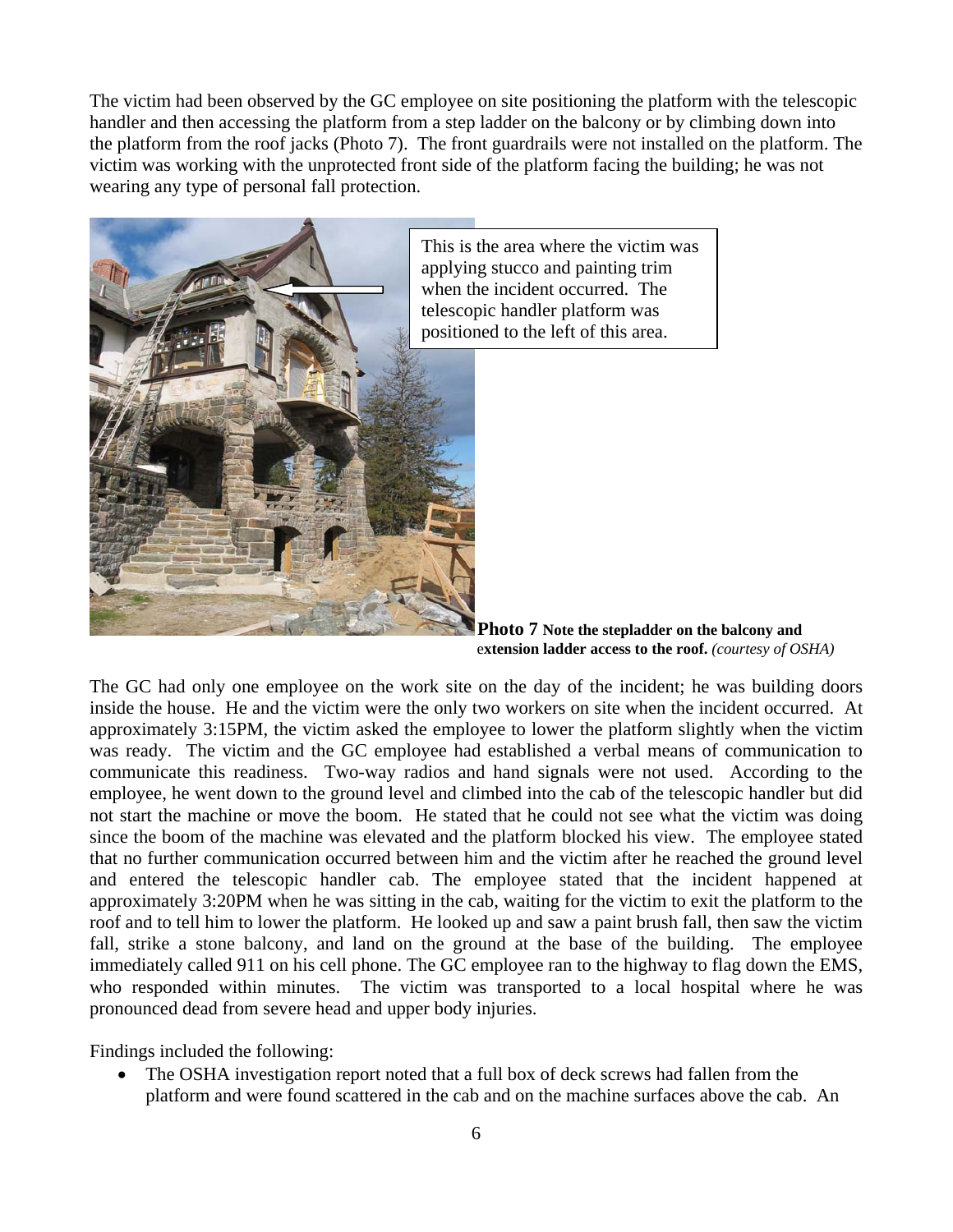overturned 55 gallon plastic trash can containing scrap wood was found on the platform. The OSHA investigator found that these items were indicators that there was a sudden shift, tilt or erratic movement of the platform.

- The GC employee who helped to fabricate the platform stated that there was some play in the platform, inherent to the bounce built into the boom of a telescopic handler. He also indicated that the victim may have been working at extended reach off to one side of the platform, increasing the potential for bouncing of the platform. The potential would be further exacerbated in this case, since the platform exceeded the maximum allowable length. If there is greater moment (product of load and distance from the fulcrum) at one end of the platform, the platform will try to move downward at the end with the greater moment, similar to the operation of a teeter-totter, according to the manufacturer of the PIT.
- The combination of the vertical and horizontal extensions of the boom at the time of the incident almost exceeded the reach capacity of the telescopic handler. This placed the lifting conditions at the upper limit of a feasible lift as indicated on the lift capacity curve for the telescopic handler. This scenario may contribute to the decreased stability of any attached platform and could result in an increased potential for tipping of the platform with little or no warning. The load limit decreases through the arc of the lift capacity curve with increased lateral (horizontal) extension.
- The position of the boom at the time of the incident placed the lift conditions close to the weight capacity of the telescopic handler. The ANSI standard defines the upper load limit for an unbalanced, personnel platform (load) that is not at a 24 inch load center as one third of the standard load curve recommended capacity. The lift capacity curve recommended capacity at the vertical and horizontal extensions of the boom at the time of the incident is 3000 pounds. The upper load limit at this position is approximately one-third of this value or 1000 pounds. The weight of the platform, equipment and occupant were estimated conservatively at 900 pounds, approaching the upper limit of the load limitations for a personnel platform.
- The telescopic handler was positioned on a small, sandy area at the rear of the building. Although the area was relatively flat, the surface was rutted and irregular, another condition that is known to contribute to increased instability of an elevated platform (Photo 9).



**Photo 8 Rutted, uneven surface where the telescopic handler was positioned** *(photo courtesy of OSHA)* 

 No personal fall protection equipment or fall arrest system was found on the site, which had work elevations approaching 40 feet above the ground. The subcontractor and other employees worked at elevated heights without training records, without fall protection, without acceptable entry/exit three-point contacts and 100% tie-off access methods, and without enforcement by the general contractor.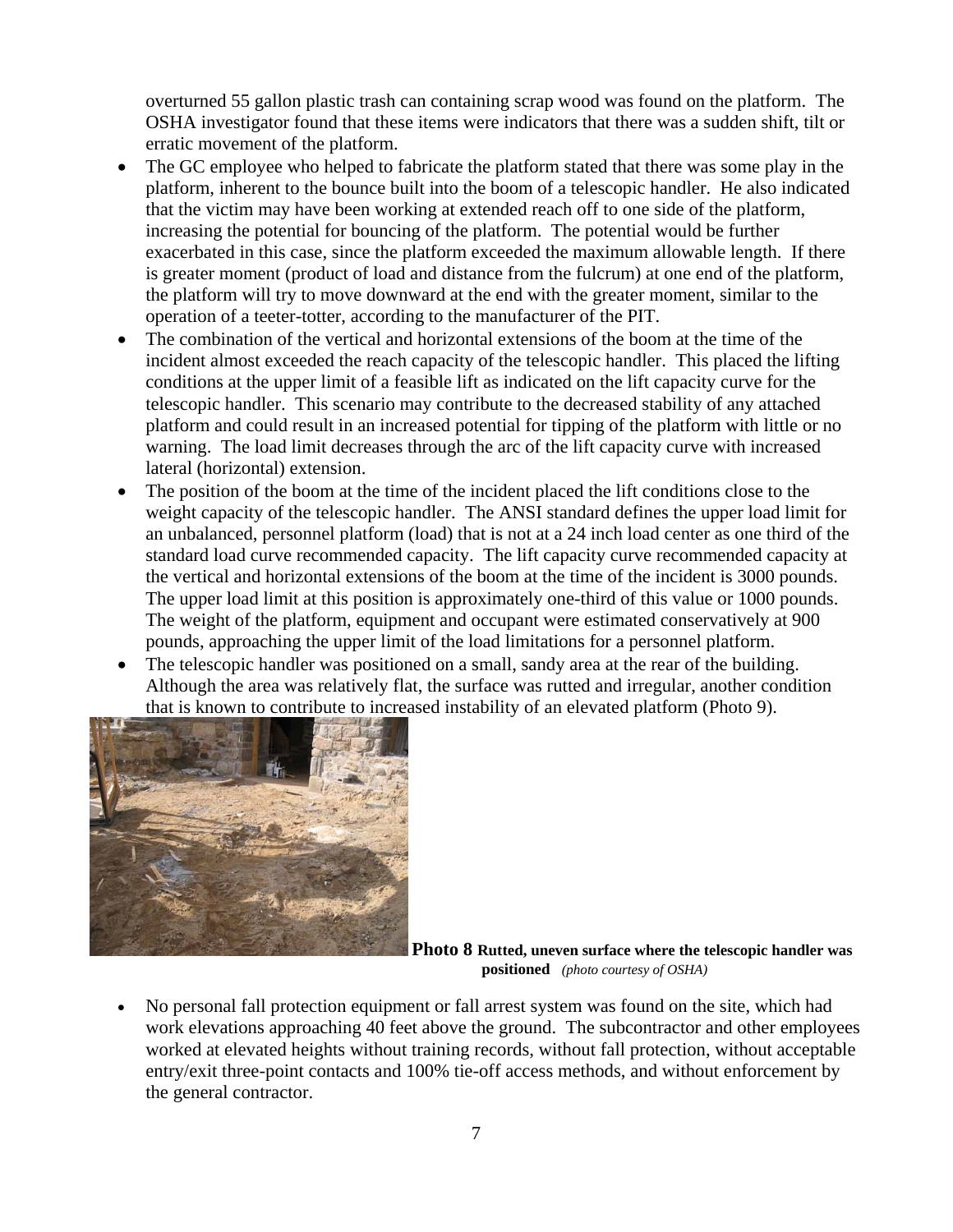Since the view of the GC employee who was operating the PIT was obstructed by the platform, there was no witness to the fall. It could not be determined whether the fall occurred while the victim was still working in the platform or when he was attempting a platform to structure transfer. Though the exact manner and cause of the fall cannot be determined, NY FACE investigators identified multiple factors contributing to this incident. The use of the platform on the telescopic handler as a work surface for the victim directly contributed to the cause of the fatality. The use of a fall protection system, safe work practices at elevations, and front guardrails may have prevented the fatality. The telescopic handler was not the correct PIT for the job. After the incident, the GC removed the telescopic handler and brought in an aerial work platform, designed for lifting personnel. The GC and his employees received the required PIT training and evaluations were performed specifically on the operation of the aerial work platform.

#### **RECOMMENDATIONS/DISCUSSION**

**Recommendation #1:** *Employers and contractors should strictly follow the manufacturers' instructions on proper usage of the powered industrial trucks (PITs) such as telescopic handlers, and never use any PITs as man-lifts or equip them with any form of personnel work platform, if they are not so designed.* 

**Discussion:** Employers and contractors should never use a powered industrial truck (PIT), such as a telescopic handler, as a man-lift or equip the machine with any form of personnel work platform, unless the specific PIT is designed by the manufacturer for that purpose. If PITs are designed only for material handling, the manufacturer provides warning plates on the equipment, in the cabs, as well as specific directions in the operating manual not to use as a man-lift or equip the PITs with any form of personnel work platform. Most plates or directions state that failure to heed the warnings could result in death or serious injury. If the manufacturer's operating manual states that a PIT is not to be used for elevating personnel platforms, use of the equipment to support such a platform and elevate personnel should be prohibited. Manufacturers cannot establish the range and capacity limitations for handmade or improper makeshift work platforms and they cannot assure the ability of a non-approved platform to perform its intended function safely. Strict adherence to the safety instructions from the manufacturer is necessary.

A telescopic handler is not usually designated for use in elevating personnel. The machine is intended primarily for material handling. However, workers continue to use telescopic handlers as man-lifts and many incidents and fatalities have occurred when workers have fallen off of the forks or off of the pallets loaded onto the forks. As per discussions with representatives of some telescopic handler manufacturers, work platforms have been created in recent years for use with their telescopic handlers in an attempt to prevent these types of fatalities with their equipment. Manufacturers have modified the design of these telescopic handlers with improvements to areas such as the wheelbase, transmission, weight distribution and counterweights, to enable the equipment to pass the stability testing that will allow them to be used as man-lifts. All PITs must go through a series of stability tests, designed to determine compliance with ANSI B56.1 and B56.6 standards. Even though the lifting mechanisms appear to be the same, the testing procedures are different for PITs used to lift materials than for PITs used to lift personnel and the tolerances are much stricter for a man-lift than for a material handler.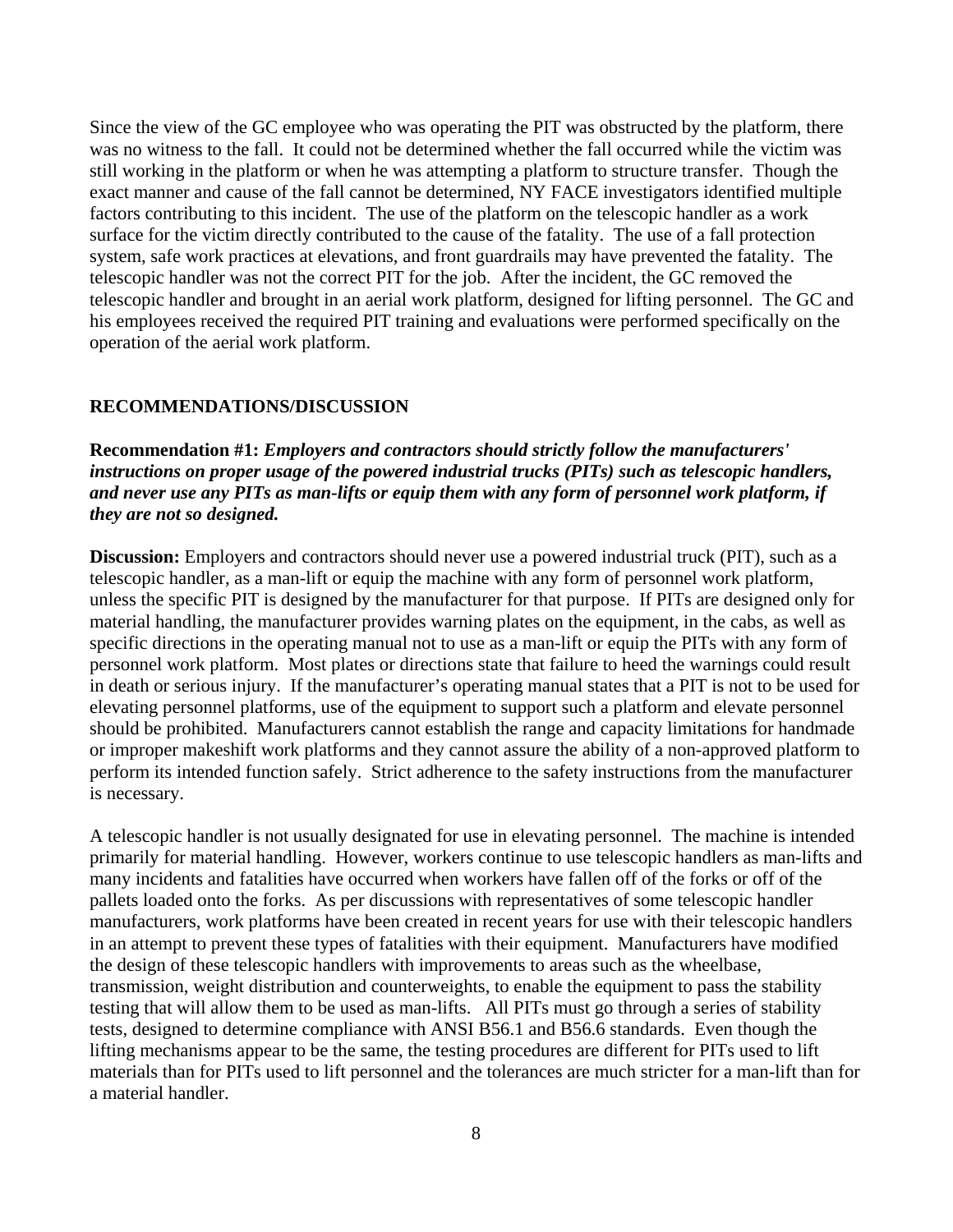Two of the primary concerns with the use of a telescopic handler with an attached unapproved platform are the bouncing of an occupant(s) and the tip over of a platform and the PIT.

- The two front wheels and the rear-axle pivot point form the telescopic handler stability triangle with the center of gravity (CG) located on the narrow end of the triangle, aligned with the center line of the telescopic handler. If the CG remains oriented inside this stability triangle, a telescopic handler will remain upright. As the personnel work platform is raised, the extended boom acts as a lever moving the CG up and to the rear, shrinking the stability triangle. The lifting capacity quickly decreases as the distance between the front of the wheels and the center of the load increases. This could result in the PIT beginning to tip. A PIT with a 5,000 pound capacity with the boom retracted may only be able to safely lift as little as 400 pounds with the boom fully extended at a low boom angle.
- A small movement in the boom of a telescopic handler can result in large movement at the height of the platform. An experienced operator is needed to provide smooth, controlled movements of the joystick when moving an occupied platform on a telescopic handler. Even after the PIT is shut off after movement of the boom, there is the potential for a significant amount of residual energy or momentum to remain in the mass of the boom and the platform; some bouncing of the platform could occur.
- The typical ratings for a telescopic handler used for lifting materials are based on a homogeneous 48 inch cube (load) with a 24 inch load center. The resultant lift capacity curve is typically posted in the cab of the PIT. A safety factor is built into the curve to protect against other than ideal conditions, such as unforeseen problems with wind, ground conditions, and experience level of the operator. However, when determining whether a load can be safely handled, an operator should exercise caution with handling loads that cause the PIT to approach its maximum design characteristics in order to prevent a lift that is outside of the chart from tipping the load. The lift capacity curve is not applicable for lifting materials that have other than a 24 inch load center and is not applicable when lifting personnel. Each combination of telescopic handler and personnel platform requires a unique load curve. The lift capacity is derated and allowable loads are significantly less, since the load center in an occupied work platform is always moving and virtually always above or beyond the 24 inch load center. No precise rules can be formulated to cover all eventualities and this is one of the reasons why many manufacturers do not allow their telescopic handlers to be equipped with any form of personnel work platform. Telescopic handlers have the potential of bouncing a load and if an unapproved personnel platform is mounted, this bouncing motion may bounce an occupant up and off the platform or cause the worker to lose balance and fall as a result of the movement.

Unapproved platforms are not designed, constructed, erected or maintained in accordance with an approved standard and have not been proven safe for the purpose of lifting workers. In this incident, there was no evidence of tipping of the telescopic handler, but movement of the platform could have resulted in the occupant victim falling from or being catapulted off the platform as he worked on one side of the platform or as he attempted to exit onto the roof.

#### **Recommendation #2:** *Employers and contractors should never modify or authorize to modify powered industrial trucks (PITs), such as telescopic handlers, in any way.*

**Discussion:** Employers and contractors should not modify a powered industrial truck (PIT), such as a telescopic handler, without the written approval of the manufacturer, as modifications and changes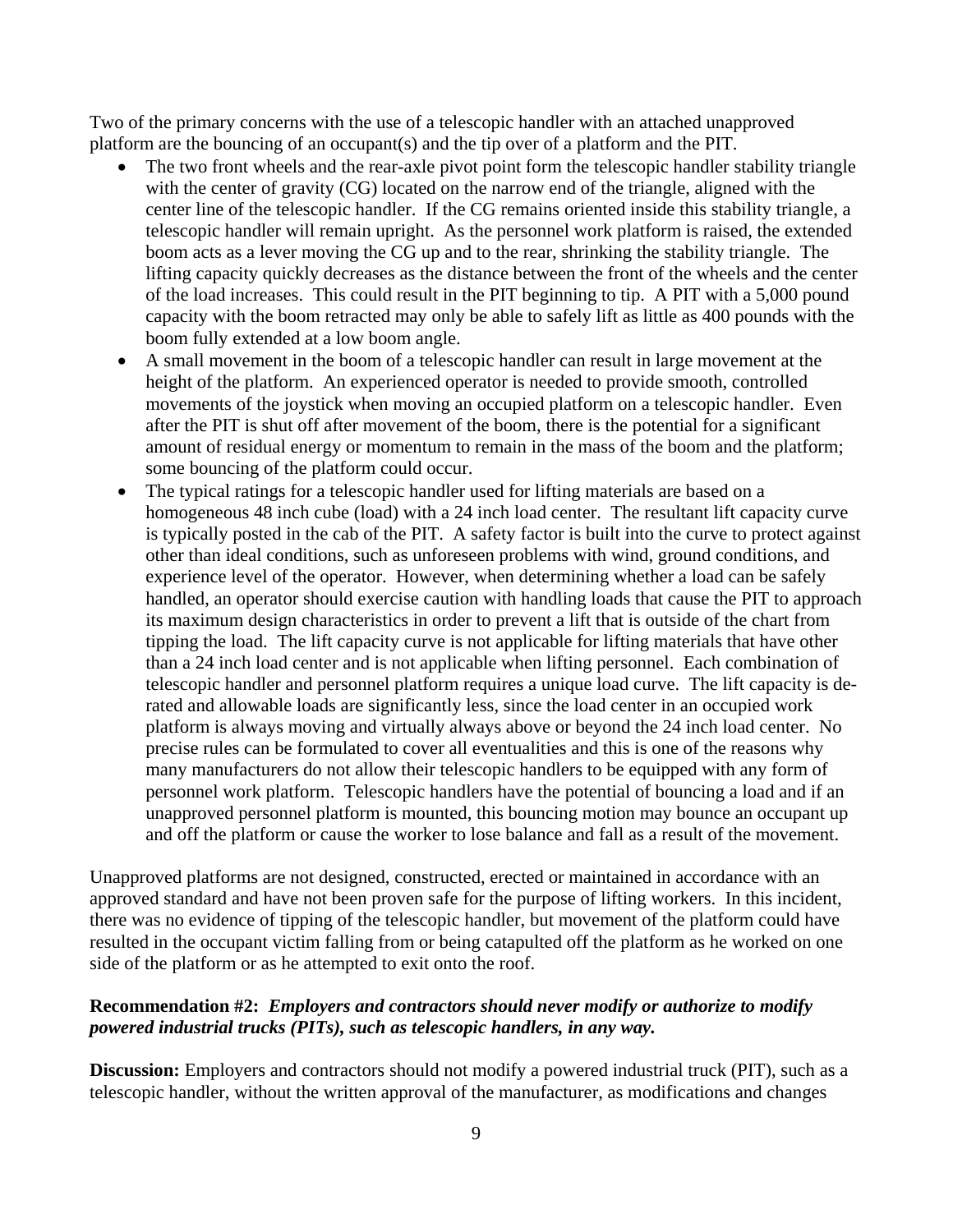affect the capacity and safe operation of a PIT. Before adding extra parts, eliminating any parts, modifying the load equipment, modifying counterweights, modifying safety related equipment (seat belts, back-up alarm, etc.), or changing the relative position of various parts of the PIT from what they were when originally received from the manufacturer, approval must be obtained. If approval is received from the manufacturer, any modifications or additions to the PIT must be shown on the plates, tags, or decals to reflect any changes in the PITs capacity, operation or maintenance.

In addition to the written approval, a PIT can only be modified if all means have been exhausted to find other methods of access or if other methods are more hazardous. The efforts required by an employer, GC, or owner to determine if there are other options are not one of convenience. The interpretation of this requirement of ANSI (ITSDF/ANSI B56.6) is associated with an emergency breakdown with no immediate corrective action or to minimize further property damage or danger to the environment. An informed judgment would be necessary about whether any other equipment could be used, such as an aerial lift or scaffold.

Before starting work on jobs involving material movement and lifting of workers, employers and contractors should select the right equipment for the job – equipment that is designed to safely meet the requirements of the job tasks and designed for safe performance of job duties. This job hazard assessment and planning should eliminate the need for any modifications to PITs.

#### **Recommendation #3:** *Employers and contractors should perform a hazard assessment before starting any work project involving material movement and the lifting of workers in order that correct equipment is selected for use.*

**Discussion:** Before beginning work that involves the lifting of materials and workers, employers and contractors in the construction industry should perform a hazard assessment for each work project. Unlike the setting of an industrial manufacturing facility where workers perform a given production activity or task at predetermined workstations, the physical environment of a construction site is always changing. Each construction project has unique parameters for lifting; standardized procedures or equipment that may be considered safe in one project may be hazardous in the environment of a different project.

Employers and contractors should collect detailed information about the site conditions and the specific construction activities that need to be performed for each project related to lifting materials and personnel.

- They should review past company accident and injury data from their own company as well as those specific to their type of business.
- They should conduct reviews of each construction project, to ascertain and define the specific applications of the project related to material and personnel lifting. These include activities that will be regularly performed, reach requirements, materials to be moved, personnel to be lifted, weight capacities, reach capacities, visibility, ground surfaces and terrain to place equipment, workplace layouts, hard-to-reach applications even if infrequently accessed, and specific risks that will be encountered in lifting.
- They should review this information with technical lift specialists, safety specialists, and/or qualified consultants to identify the correct equipment to procure.

Following this process to gather specific information to identify hazards and predict safety risk levels supports a safety conscious planning process that can lead to equipment selection that is safer for all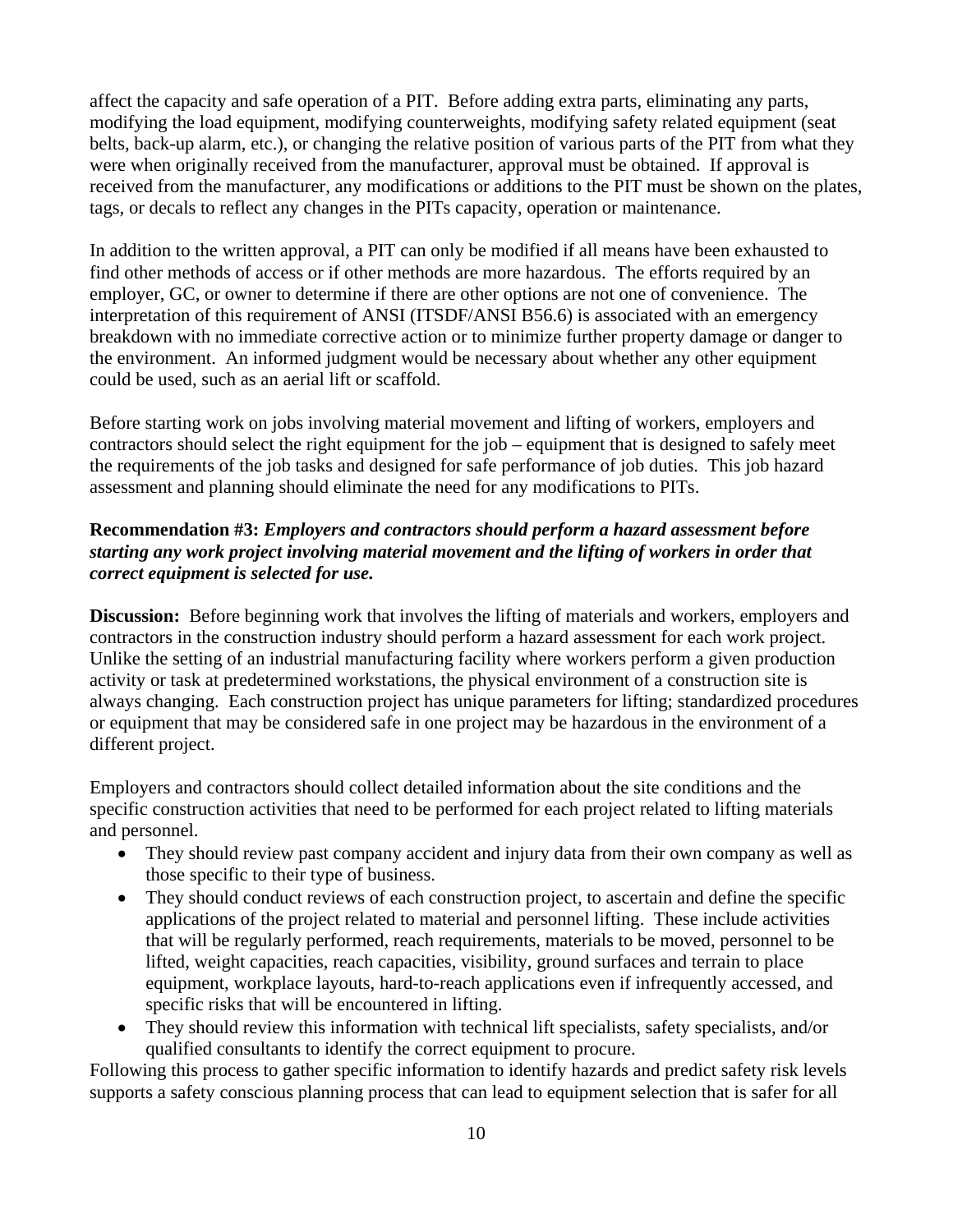employees, subcontractors and site workers. This planning step should assure that the right equipment is selected for the job – equipment that is designed to safely meet the requirements of the job and the safe performance of job duties, as well as to eliminate the need for any modifications to powered industrial trucks.

In this incident, work site heights up to 40 feet above the ground needed to be accessed, the terrain was sloped with rutted surfaces and limited flat locations for equipment placement, the construction activities of roofing, painting and stucco work required the lifting of materials and workers, and hard to reach areas were identified that required extensions of the platform at or beyond the reach capabilities of the equipment that was selected. Consultations with safety and equipment specialists to review the specific applications required could have led to the selection of the correct equipment to address the specific hazards and site conditions needed to maintain a safe work environment.

#### **Recommendation #4:** *Employers and contractors should develop and implement a fall protection plan that includes training and equipment requirements to protect all subcontractors and employees who may work at heights of six feet or more from the ground or lower story.*

**Discussion:** Employers and contractors should have in place a fall protection plan that protects employees and subcontractors against fall hazards on residential and commercial construction sites. Certainly in occupations such as masons, roofers, and chimney workers, working at heights is an accepted part of the chosen profession and workers are usually comfortable working at heights. However, these workers must still utilize the fall protection systems that have been designated and made available when working at heights six feet or more from the ground or lower story. Employers and contractors should implement thorough planning for this high hazard work at elevations. There should be clear identification of the risks associated with each routine and non-routine task with plans and procedures in place to eliminate them.

As part of the fall protection plan, employers and contractors should also provide a training program for each employee who might be exposed to fall hazards. Quality safety training would provide employees with the necessary knowledge and skills to understand the consequences of noncompliance. The training should enable each employee to recognize the hazards of falling and train each employee in the procedures to be followed in order to minimize these hazards. High risk activities such as transferring from a work platform to a building structure should be included. Copies of all training records should be provided by subcontractors to employers and contractors for any work at elevated heights. If necessary, projects should be delayed until training requirements are met and training records are provided.

Employers and GCs should also provide the physical resources, adequate tools, equipment and materials that make it possible for employees to work safely. Some telescopic handlers are equipped with personnel work platforms; they are powered industrial trucks (PITs) designed by manufacturers for use as man-lifts. Employers and contractors should require that any personnel work platforms that are used are accompanied in the field with literature that proves their compliance with ANSI safety standards. The telescopic handler manufacturer must also approve the use of each specific work platform with its machine. Owners and users of these lifts should require that all work platforms have the required top railings, midrails and toeplates and that all these fall prevention structures are maintained and in place. All gates must be closed and fastened during use. Workers should not attempt to reach out to work areas by climbing on railings or any of the telescopic handler surfaces,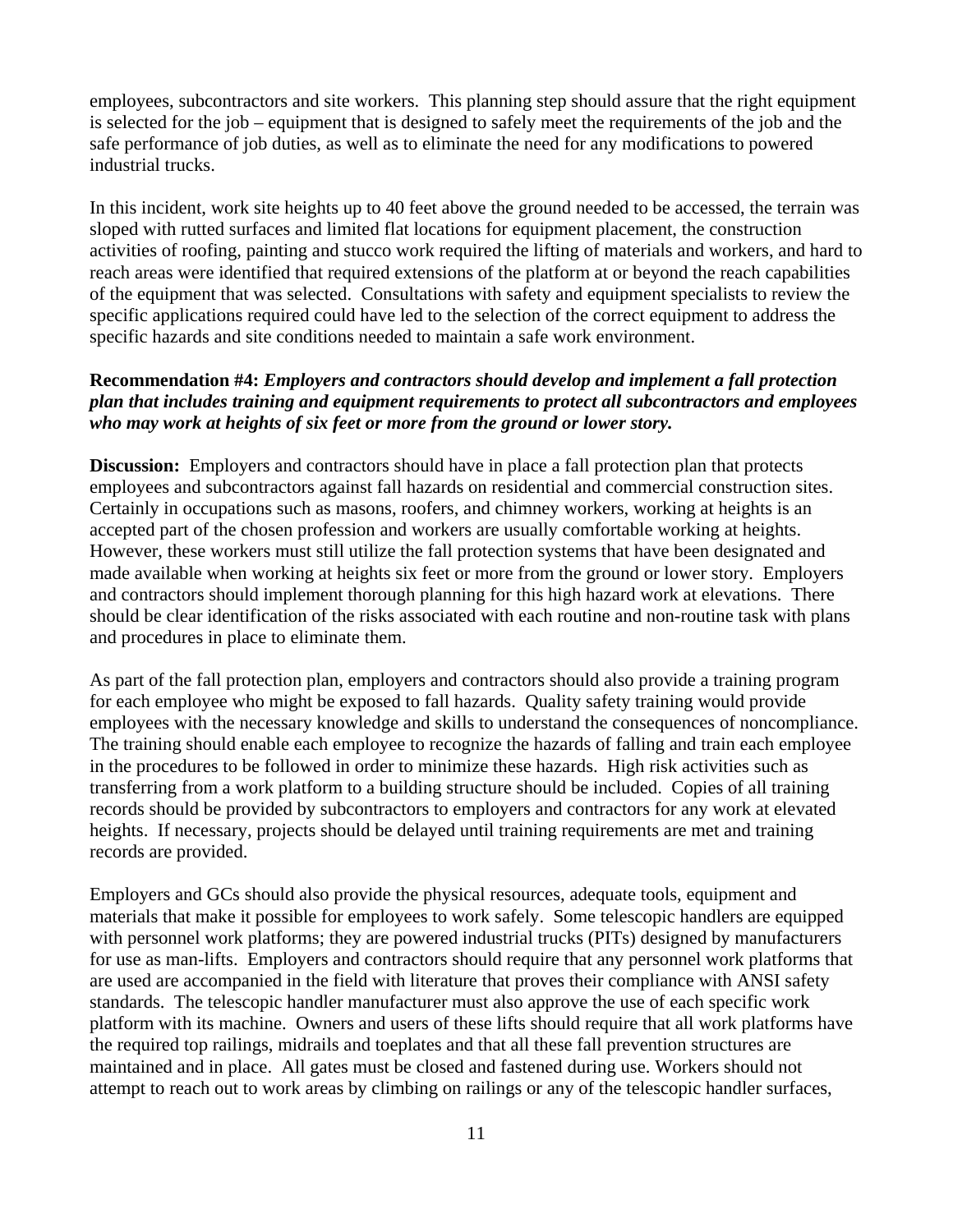extending the body out of a platform, or stretching or leaning over the edge of the railings, as it places the workers at an increased risk of falling from the platform.

Personal fall protection is also required in telescopic handlers and boom supported lifts; proper equipment should be worn as required by OSHA and ANSI standards. This may include wearing a full-body harness with a lanyard attached to an authorized lanyard anchorage point in the platform. This personal protective equipment (PPE) is intended to keep the worker from being catapulted out of the platform in the event of a sudden boom movement. A 4 ft. or shorter lanyard is recommended to keep the occupant inside of the guardrails. Occupants should wear a full body harness in addition to having the guardrail system. In addition, occupants should enter or leave the platform only if the boom is fully lowered and a three-point contact is maintained during entry and exit. Platform to structure transfers should be discouraged; where this is necessary, employees should enter/exit through the gate only with the platform within one foot of a safe and secure structure such as a roof or stable surface. 100% tie-off is required by OSHA and ANSI during this platform to structure transfer, utilizing two lanyards.

#### **Recommendation #5:** *Employers and contractors should require that all workers who operate powered industrial trucks (PITs) have the required training and are certified to operate the specific machinery in use at a work site.*

**Discussion:** Employers and contractors should require that subcontractors and employees who operate a powered industrial truck (PIT) are fully trained and competent to engage in the use of this potentially dangerous equipment at all times. Training should consist of the successful completion of a formal course of instruction as well as practical training and evaluation of the operator's performance in the workplace on the specific type of PIT that will be used by the employee. Operators should be trained by a person who has the knowledge, training and experience to train and evaluate operators. Refresher training is required by OSHA at least every three years and earlier when circumstances indicate.

In the required training program, operators should receive training in the following specified topics:

- operating instructions, warnings, and precautions for the type of PIT the operator will be authorized to operate.
- location of PIT controls and instrumentation. Controls are not standardized from manufacturer to manufacturer or even in different models from the same manufacturer; workers need to be trained in each of the models they will be using.
- steering, maneuvering, visibility, vehicle capacity and stability
- fork and attachment adaption, operation and use limitations
- operating limitations and any other operating instructions listed in the manual
- surface conditions including ramps and other sloped surfaces that could affect stability
- compositions of loads to be carried and load stability
- continued communication and maintenance of direct line of sight between the employee operating a PIT and an employee being lifted

In addition to the training, it is recommended that operators read the manufacturer's operating manual before operating a PIT and receive training on elevating personnel.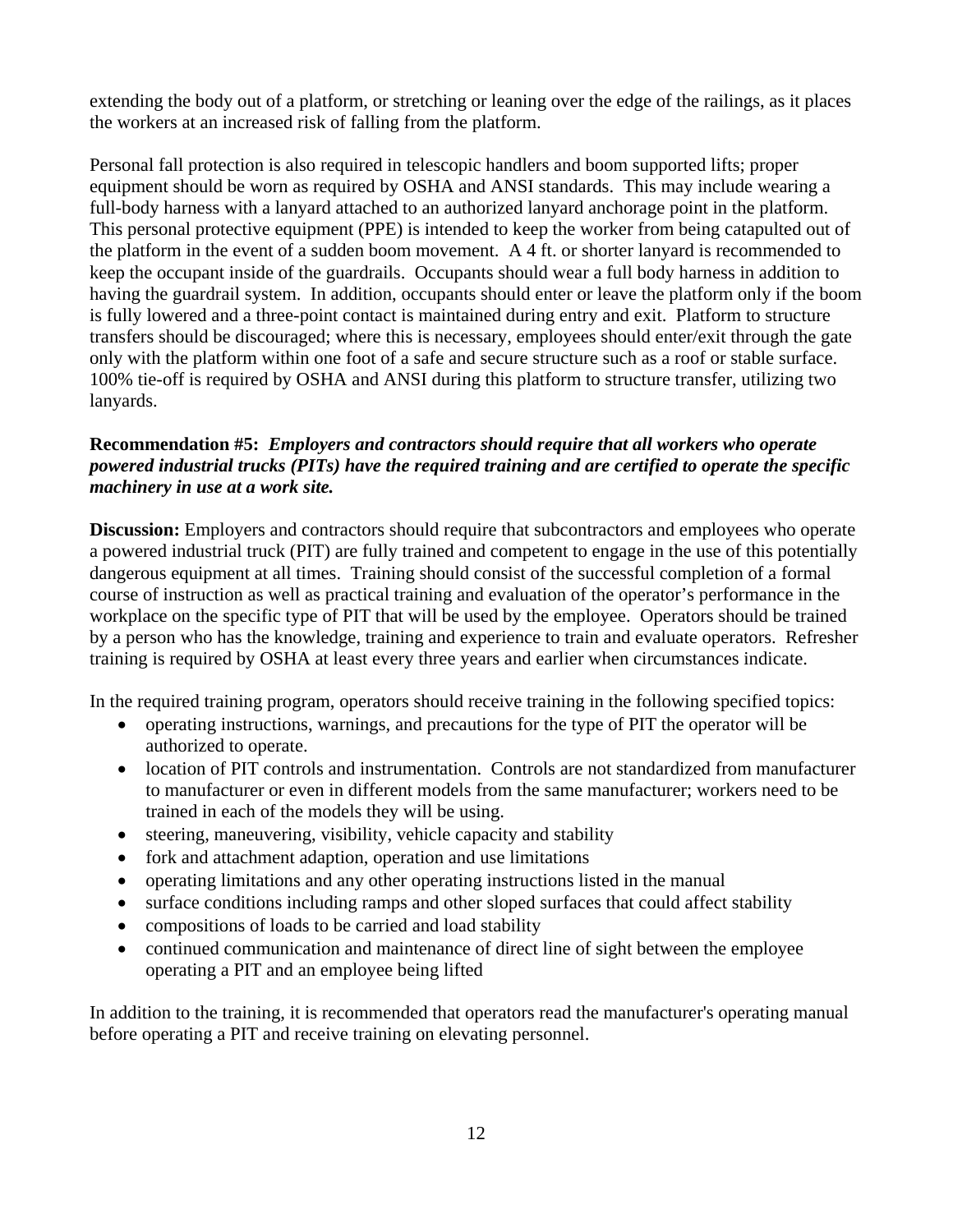Copies of all PIT training records should be provided to employers and contractors by subcontractors, for the operation of a specific PIT. Project work activities should not commence until the training requirements are met and satisfactory training records are provided.

**Recommendation #6:** *Employers and contractors should establish and clearly communicate an enforcement policy for all employees, subcontractors, and site workers that states that work practices are expected to be followed in accordance with applicable OSHA and ANSI standards and consequences will be applied if there is a failure to do so. Accountability for this is the responsibility of the employer and contractor, including a general contractor on a multi-employer work site.* 

**Discussion:** Employers and contractors are responsible and accountable to provide a safe work environment for all employees on the work site, including any subcontractors and their employees. In addition to providing training and safety equipment and remediating hazards, employers and contractors should require that compliance with the appropriate formal regulations and standards, another essential component of a good safety program, is implemented.

Employers and contractors should clearly state in a communication to employees, subcontractors and site workers the expectations that are to be followed. These include the standard protocols for safe behaviors and the requirements for the utilization of safety equipment that have been established in company health and safety plans and reinforced at specific training sessions such as work at elevations or the use of powered industrial trucks. Employers and contractors need to require that their employees and subcontractors are performing the work as expected and following safety requirements such as fall protection standards and operation of a powered industrial truck (PIT). They should provide adequate supervision to detect and correct hazards or unsafe behaviors before they can cause an injury or illness. This leadership is necessary to set the example that safety policies and rules must be followed. If an employee believes that working fast is more important than working safe or is rewarded for taking a shortcut, even though knowingly unsafe to all, then the work site safety culture could be described as tolerating unsafe behavior or unsafe actions. Employees and contractors should inspect the work site regularly to observe all employee practices. These safety inspections and followup in the form of recognition, counseling and appropriate corrective actions are needed to enforce these activities consistently at all times. Performing work with hazards or practices at the work site that have not been remediated should not be allowed to continue. Enforcement should be diligent, no matter the size of the company or the work circumstances.

General contractors should also require that plans are obtained from any subcontractors on a multiemployer work site that indicate how applicable standards and regulations will be met. These activities should be monitored and ascertained for compliance.

#### **Recommendation #7: Local town governing bodies and codes enforcement officers should consider requiring building permit applicants to certify that they will follow written fall protection plans in accordance with applicable standards and regulations, for any projects that involve working at heights above 6 feet, before the building permits can be approved.**

**Discussion:** Local municipalities may consider revising building permits to require building permit applicants to certify that they will follow written fall protection plans for any projects involving work at heights above 6 feet. Statements on the permit applications should be added to indicate that the employer/independent contractor agrees to accept and abide by all standards and regulations governing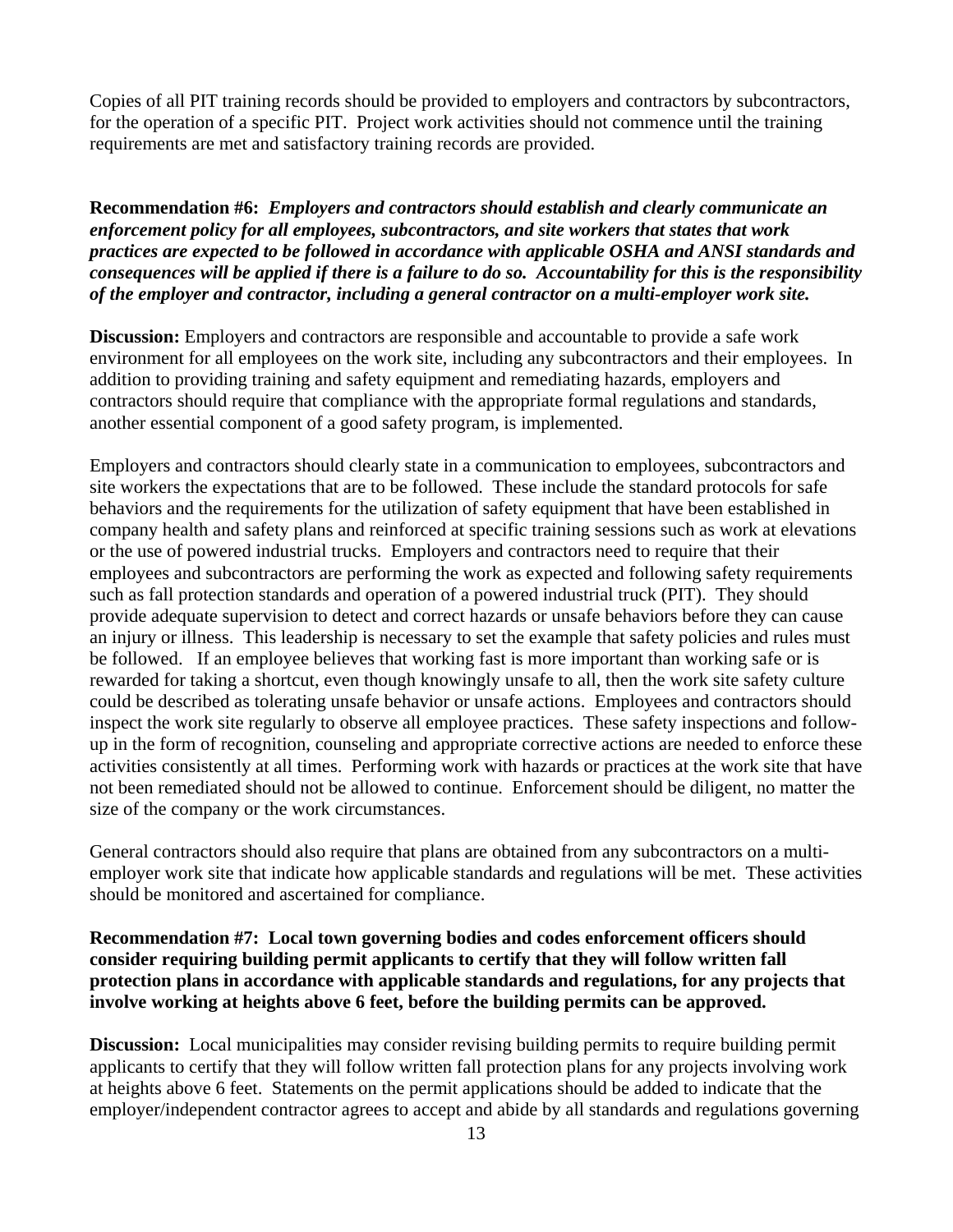the work they do, not just local governing body codes and ordinances. Many residential projects involve work at heights over 6 feet. If construction companies and independent contractors are required to provide written documentation of how the high hazard work at elevated heights will be performed safely as part of the building permit application process, it may prompt the contractors to plan ahead, develop a list of activities involving work at heights above 6 feet, formally assess the hazards, seek assistance in developing the required safety and injury prevention program, and implement the necessary injury prevention measures. These changes on residential as well as commercial work sites may help to prevent work-related falls, one of the leading causes of occupational fatalities among small independent contractors in the nation.

#### **Recommendation #8: Local town governing bodies and codes enforcement officers should receive additional training to upgrade their knowledge and awareness of high hazard work, including work at elevations.**

**Discussion:** Codes enforcement officers perform inspections of construction work sites to determine the compliance of installed work with local code requirements. This provides an opportunity for codes enforcement officers to identify and correct potential hazards before injuries or catastrophes occur. This recommendation to provide additional training to codes enforcement officers may create a proactive mechanism of observation and oversight by the officers who are likely to encounter small employers and independent contractors during their work. Officers should receive additional training to upgrade their knowledge of the fundamentals of fall prevention, including common fall hazards associated with working at elevations, basic fall protection controls and procedures to minimize the risks, selection of appropriate fall protection systems, including personal fall protection equipment, three-point contacts, 100% tie-off, travel restraint and alternative access methods. The officers could inform the employers and contractors of potential hazards, provide fact sheets that highlight the key requirements for the fall protection standards, and check some of the basics of the project such as working elevations and means of access. In addition, they could advise employers and contractors to contact safety experts to learn about and implement fall protection and use of powered industrial trucks (PITs). Work could be halted until the appropriate equipment and fall protection is in place. This may be an effective accident prevention strategy, reaching the thousands of untrained and unprepared small employers and independent contractors with awareness and guidance, the very construction workers for whom falls are the leading cause of fatalities in the nation.

*Keywords: powered industrial trucks, PIT, telescopic handler, telehandler, rough terrain forklift, all terrain forklift, homemade platforms, makeshift work platform, unapproved forklift platform, modification to forklift, modifying a forklift, stonemason, work at elevated heights, masons, chimney workers* 

#### *REFERENCES:*

American National Standard and Industrial Truck Standards Development Foundation. ANSI/ITSDF B56.1-2009 (Revision of ANSI/ITSDF B56.1-2005) *Safety Standard for Low Lift and High Lift Trucks.* Issuance October 7, 2009.

American National Standard and Industrial Truck Standards Development Foundation. ANSI/ITSDF B56.6-2005 (ASMEB56.6-2002). *Safety Standard for Rough Terrain Forklift Trucks*. Issuance August 1, 2002.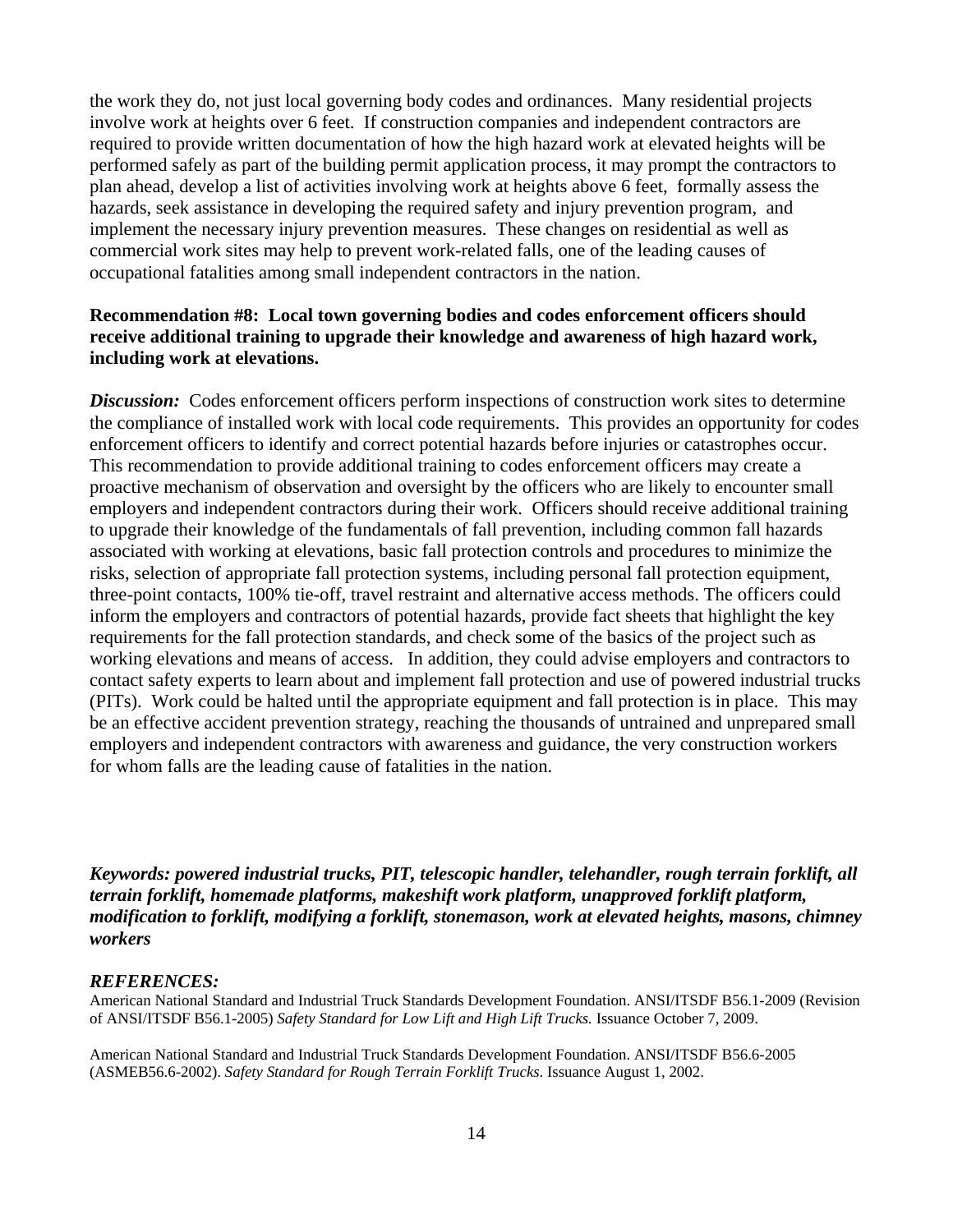American National Standard and Industrial Truck Standards Development Foundation. ANSI/ITSDF B56.11.6-2005 (ASME B56.11.6 1992). *Evaluation of Visibility from Powered Industrial Trucks.* Issuance November 15, 1992.

Baxtei, David. *Elevating Personnel with Telehandlers: an Overview of Standards and Requirements.* 2007 SAF-T Conference Presentation: Personnel Work Platform Safety. Long Beach, California. January, 2008.

Braun, Theodore. *Elevating Safety to New Heights.* EHS Today. April 12, 2007.

Butler, Paul. *Worker Shatters Leg in Telehandler Plunge.* Health and Safety Executive. YH/183/10. July 2, 2010. http://www.hse.gov.uk/press/2010/coi-yh-18310.html. Accessed 3/24/11.

Electronic Library of Construction Occupational Safety and Health. *Personnel Work Platform Safety: a review of the resources designed to ensure proper use of platforms on telescopic handlers.* Lift and Access Magazine. January, 2008.

Fluid Power Safety Institute. *Case Histories: Mobile Aerial Lift Equipment.* Fluid Power Safety Alert Ref. No. SA-002. http://www/fluidpowersafety.com/fpsi\_alert-02.html. Accessed 6/30/10.

Forklift Action Global Materials Handling online. *Lift Equipment for Moving People.* Discussion April 19, 2008. http://www.forkliftaction.com/forum/discussion 1774.html . Accessed 3/3/3/11.

Gray, Paul K. *Telehandler Training Courses are a Necessity to Ensure Safe Operation of Telehandlers.* Ezine. April 13, 2010.

Heavy Equipment Forum. *Work Platform Width.* Discussion February 7, 2010. http://www.heavyequipmentforums.com/archive/index.php/t-16776.html. Accessed 3/24/11.

Heavy Equipment Info.Com. *Telehandler Popularity Increases Concerns of Safe Operation*. Lift Equipment Safety. http://liftequipmentsafety.blogspot.com/2008/. Accessed 9/21/2010.

HSENI. *Dangers of Non-Integrated Work Platforms on Forklift Trucks and Telescopic Handlers.* October 19, 2009. http://www.hseni.gov.uk/news.htm?id=5699&dangers-of-non-integrated-work-platforms-on-forklift-trucks-and-telescopichandlers. Accessed 6/30/10.

Journal of Light Construction. *Telescopic ManLift.* December 6, 2005. Archived. Accessed 3/3/11.

Kilbourne, Chris. *Forklifts: 7 Tips for Keeping Workers Safe.* Cal.OSHA Compliance Advisor. July 20, 2009. http://safetydailyadvisor.blr.com/archive/2009/07/20/forklifts\_safety\_accident\_prevention.aspx. Accessed 6/30/2010.

McCann, Michael. *Deaths in construction related to personnel lifts, 1992-1999.* The Center to Protect Workers' Rights. December, 2003. http://www.sciencedirect.com/science/article/pii/S0022437503000719. Accessed 6/30/10.

McLaren, Rory S. *Aerial Lift Platforms – Case Histories.* Fluid Power Safety Institute Safety Alert Ref. No. SA-024. October 18, 2007. http://www/fluidpowersafety.com/fpsi\_alert-24.html. Accessed 6/30/10.

McLaren, Rory S. *Is a Forklift a Safe Substitute for an Aerial Platform?.* Fluid Power Safety Institute Safety Alert Ref. No. SA-039. October 18, 2007. http://www.fluidpowersafety.com/fpsi\_alert-39.html. Accessed 6/30/2010.

MIOSHA Department of Labor and Economic Growth. *Rough Terrain Forklift Truck scaffolds: equipment requirements and employee safety requirements.* Construction Safety Standards-1309 (05/05) R408.41243. Part 12 Scaffolds and Scaffold Platforms.

Newell, Seth. *Fall Protection Requirement for Residential Construction Deadline Looms.* Real Safety. March 30, 2011. Archived. Accessed 4/19/11

NIOSH. *Worker Deaths by Falls: a summary of surveillance findings and investigative case reports.* Cinn. , Ohio. U.S. Department of Health and Human Services, Public Health Services, Center for Disease Control and prevention, National Institute for Occupational Safety and Health. DHHS(NIOSH) Pub. No. 2000-116. Accessed 6/30/10.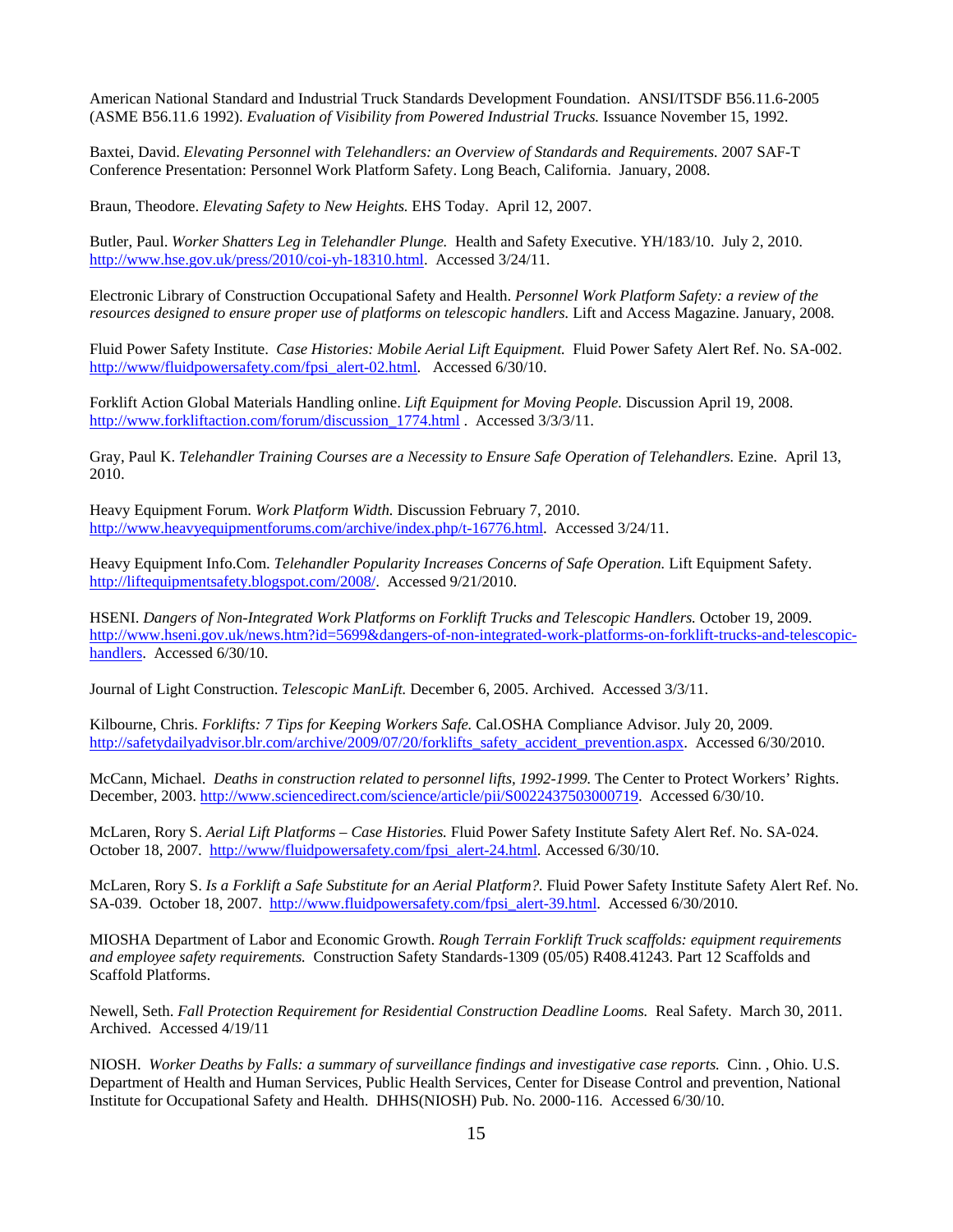NIOSH FACE PROGRAM Fall case reports state review. http://www2a.cdc.gov/NIOSH-FACE/state.asp?Category=0007&Category2=ALL&Submit=Submit. Accessed 6/30/10.

Occupational Safety and Health. *Construction Worker Deaths During Aerial Lift Use Occur Most Often at Heights of 10 to 29 feet.* Vol.37, Number 49, December 13, 2007. Archived. Accessed 6/30/10.

O'Connell, Thomas and Walls, Douglas. *Stability of Powered Industrial Trucks.* Guide to Forklift Operator Training. NC Dept. of Labor. Occupational Safety and Health Divisions. February, 2011.

Operation and Safety Manual. *Telehandler Personnel Work Platform.* December 10, 2008. (Manufacturer omitted to maintain confidentiality)

OR-OSHA Fatal Fall Alert. *Gravity Kills.*Oregon FACE. http://www.orosha.org/pdf/hazards/2993-03.pdf. Accessed 6/30/10.

OR-OSHA 221 Forklift Safety: Stability Chapter, pages 3-5. http://www.cbs.state.or.us/external/osha/pdf/workshops/1251w.pdf.

OSHA. *29CFR1910.178.* Powered Industrial Trucks. http://www.osha.gov/pls/oshaweb/owadisp.show\_document?p\_table=STANDARDS&p\_id=9828

OSHA. *29CFR1926.451.* Scaffolds: General Requirements. http://www.osha.gov/pls/oshaweb/owadisp.show\_document?p\_table=STANDARDS&p\_id=10752

OSHA. *29CFR1926.453.* Scaffolds: Aerial Lifts. http://www.osha.gov/pls/oshaweb/owadisp.show\_document?p\_table=STANDARDS&p\_id=10754

OSHA. *29CFR1926.501.* Fall Protection: Duty to Have Fall Protection. http://www.osha.gov/pls/oshaweb/owadisp.show\_document?p\_table=STANDARDS&p\_id=10757

OSHA. *29CFR1926.503* Fall Protection: Training Requirements. http://www.osha.gov/pls/oshaweb/owadisp.show\_document?p\_table=STANDARDS&p\_id=10759

OSHA. *29CFR1926.602.* Material Handling Equipment. http://www.osha.gov/pls/oshaweb/owadisp.show\_document?p\_table=STANDARDS&p\_id=10769

OSHA Compliance Directive for Fall Protection in Residential Construction. December 22, 2010. http://www.osha.gov/pls/oshaweb/owadisp.show\_document?p\_table=FEDERAL\_REGISTER&p\_id=21875. Accessed  $1/\overline{11}$ .

OSHA Compliance Guidance for Residential Construction.Instruction. December 16, 2010. http://www.osha.gov/SLTC/residential/index.html. Accessed 4/19/11.

OSHA News Release: U.S. Labor Department. *U.S. Labor Department's OSHA acts to protect residential roofing workers.*  December 22, 2010.

OSHA News Release: U.S. Labor Department. Fall protection directive upheld in U.S. Court of Appeals. April 14, 2011. http://www.dol.gov/opa/media/press/osha/OSHA20110543.htm . Accessed 4/19/11.

OSHA Standard Interpretation relative to compliance of an aerial lift fall protection device. February 2, 2004. http://www.osha.gov/pls/oshaweb/owadisp.show\_document?p\_table=INTERPRETATIONS&p\_id=24774. Accessed  $6/30/10$ .

OSHA Standard Interpretation relative to elevating personnel and operator training. September 30, 1999. http://www.osha.gov/pls/oshaweb/owadisp.show\_document?p\_table=INTERPRETATIONS&p\_id=23331. Accessed 6/30/10.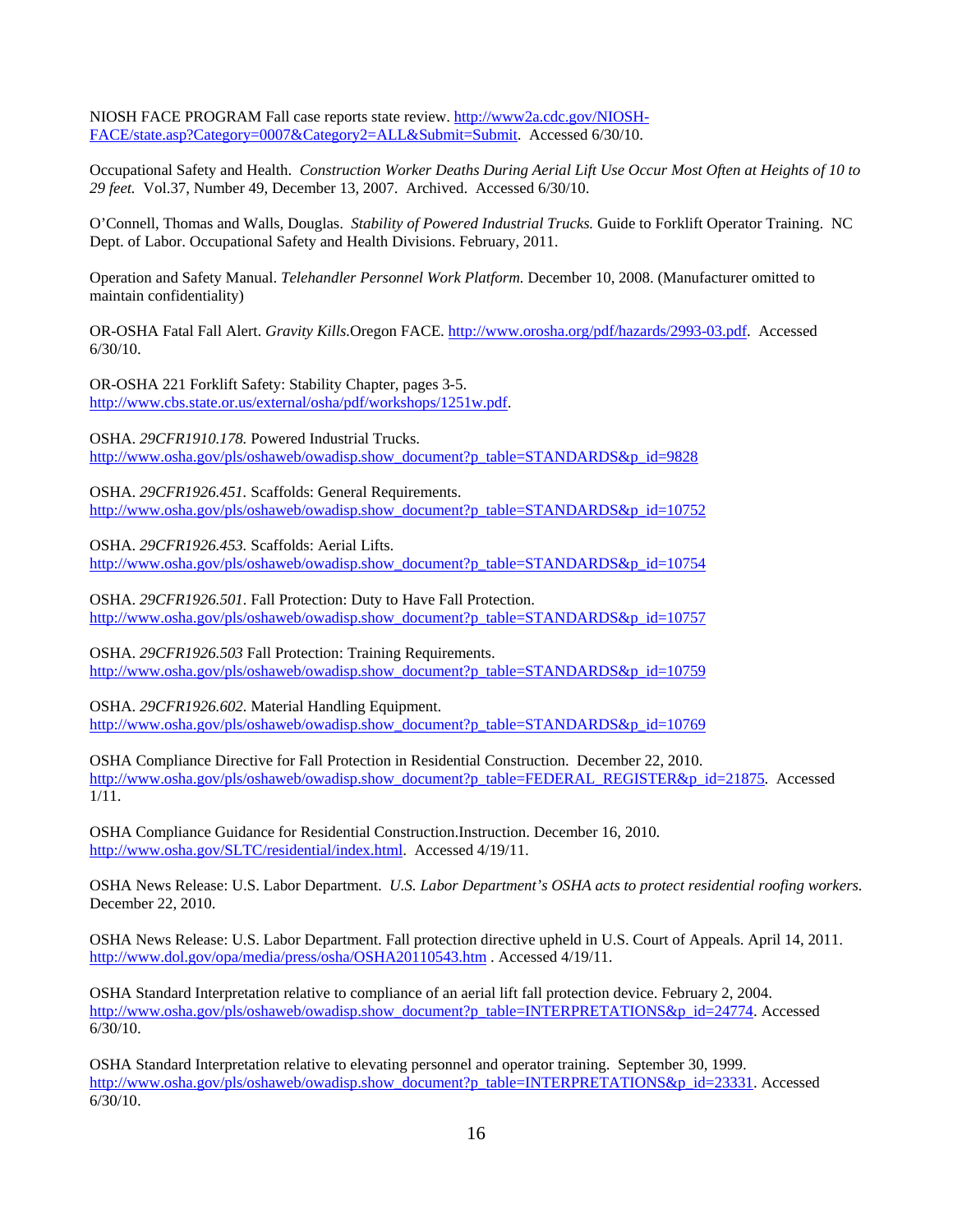OSHA Standard Interpretation relative to fall protection, training, inspection and design requirements of aerial lifts. February 23, 2000. http://www.osha.gov/pls/oshaweb/owadisp.show\_document?p\_table=interpretations&p\_id=24191. Accessed 6/30/10.

OSHA Standard Interpretation relative to ingressing and egressing and elevated manlift. September 5, 1995. http://www.osha.gov/pls/oshaweb/owadisp.show\_document?p\_table=INTERPRETATIONS&p\_id=21918. Accessed 6/30/10.

OSHA Standard Interpretation relative to lifting personnel on a platform supported by a rough terrain forklift. November 27, 2001. http://www.osha.gov/pls/oshaweb/owadisp.show\_document?p\_table=INTERPRETATIONS&p\_id=24412. Accessed 6/30/10.

OSHA/AEM Alliance Annual Report. October 21, 2008.

OSHA/AEM Alliance Best Practices Bulletin. *Preventing rough-terrain forklift accidents.* May, 2009. http://www.aem.org/AllDocuments/AEM/SRT/SRTTopics/Personnel%20work%20platform%2008-05-11%20Final.pdf. Accessed 1/11.

Paskell, Mark. *New OSHA Directive on Fall Protection for Contractors.* December 28, 2010. http://www.thecontractorcoachingpartnership.com/ Accessed 3/2/11.

Proctor, Robert. *OSHA Adopts New Fall Protection Rules for Residential Builders.* Wisconsin Builders Association. January 6, 2011. http://axley.com/alerts/osha-new-fall-protection-rules-011011. Accessed 3/2/11.

Scott, Graham. *Telehandler Safety*. Farm Trader. August 3, 2009. http://www.farmtrader.co.nz/View/Article/Telehandlersafety/2019.aspx?Ne=145&N=4294960430. Accessed 1/11.

Saskatchewan Labor Occupational Health and Safety Hazard Alert. *"Worker falls from a "homemade" work platform".*  April, 2003. http://www.lrws.gov.sk.ca/worker-falls-homemade-work-platform. Accessed 3/2/11.

Society for Protective Coating (SSPC). *Safety Tips for Aerial Lifts.* June, 2003. http://www.imacorp.com/loudroute/system/data/user\_uploads/4/File/2010%20June/Aerial%20Lifts%206-2010.pdf. Accessed 3/23/11.

Stewart, Larry. *Rough Terrain Forklifts: Stability Triangle Determines if Telehandlers Tip.* Construction Equipment. July 1, 2008. http://www.constructionequipment.com/stability-triangle-determines-if-telehandlers-tip. Accessed 3/3/11.

Stewart, Larry. *Accept Telehandler Limits Before Lifting People.* Construction Equipment. June 30, 2008. http://www.constructionequipment.com/accept-telehandler-limits-lifting-people. Accessed 3/8/11.

Telescopic Handler Specification Sheet (manufacturer omitted to maintain confidentiality).

Trinity Safety. *OSHA Taking Action to Protect Residential Roofing Workers.* January 20, 2011. http://www.trinitysafetygroup.com/news/general/osha-taking-action-to-protect-residential-roofing-workers/. Accessed 4/19/11.

Worksafe Accidents. *Worker Falls 18 meters to his Death.* Safety Bulletins. September 16, 2010. http://www.wamtraining.com.au/worksafe\_accidents.html. Accessed 3/23/11.

Yang, Lee Tzu. *Case Studies: Construction Industry.* Workplace Safety and Health Council. June, 2008.

The New York State Fatality Assessment and Control Evaluation (NY FACE) program is one of many workplace health and safety programs administered by the New York State Department of Health (NYS-DOH). It is a research program designed to identify and study fatal occupational injuries.